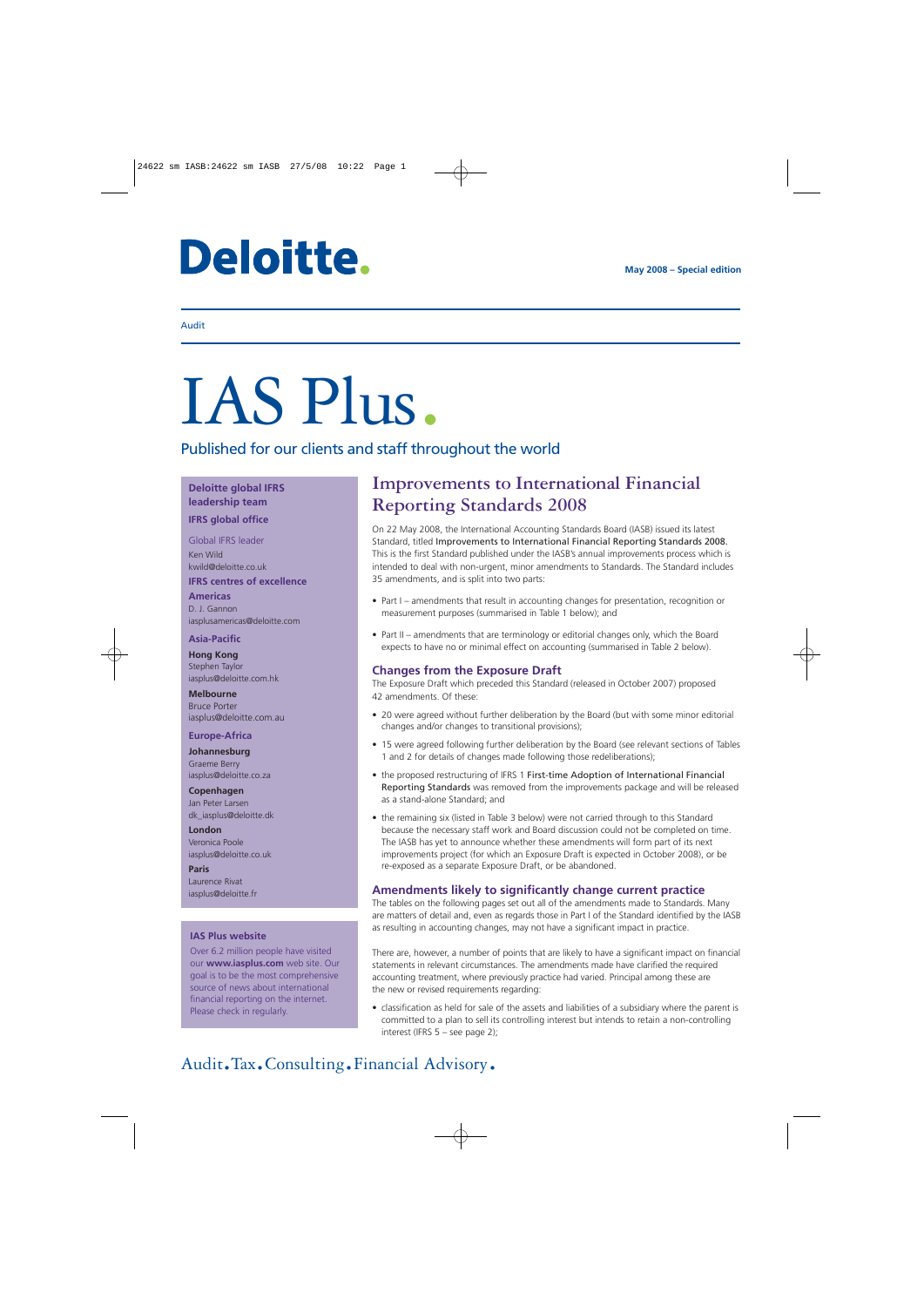- the reclassification to inventories of property, plant and equipment previously held for rental when the assets cease to be rented and are held for sale, and the recognition of the proceeds of disposal of such assets as revenue (IAS 16 – see page 3);
- the recognition of a government grant arising from government loans at below-market interest (IAS 20 – see page 3);
- recognition of advertising and promotional expenditure as an asset is not permitted beyond the point at which the entity has the right to access the goods purchased or, in the case of services, the point at which the services are received (IAS 38 – see page 5); and
- the classification of property under construction for investment purposes as investment property under IAS 40, resulting in its being measured at fair value if that is the entity's general accounting policy for investment property and the fair value of the property under construction can be measured reliably (IAS 40 – see page 5).

## **Effective date and transition**

The Exposure Draft proposed that all of the amendments would be effective for annual periods beginning on or after 1 January 2009, with early adoption permitted only if all of the proposed amendments (together with IAS 1 Presentation of Financial Statements (revised 2007)) were adopted from the same date. Nearly all of the comment letters on the Exposure Draft objected to this 'all-or-nothing' approach, and the Board has taken those objections into consideration. In the final Standard, the effective date and transitional provisions of each of the amendments are dealt with separately although, in some cases, early adoption of the amendments to a particular Standard is only permitted if the amendments to another Standard are adopted at the same time (see specific Standards for details).

Most of the improvements are effective for annual periods beginning on or after 1 January 2009, with earlier adoption permitted, and they are to be applied retrospectively.

The exceptions to the general rule of retrospective application from 1 January 2009 are:

- the amendments to IFRS 5 Non-current Assets Held for Sale and Discontinued Operations are effective for annual periods beginning on or after 1 July 2009. Although early application is permitted, entities are not permitted to apply these amendments before 1 July 2009 unless they also apply IAS 27 (as amended in 2008) from the same date. The amendments are generally to be applied prospectively from the date the entity first applied IFRS 5, but subject to the transitional provisions of IAS 27(2008);
- the amendments to IAS 27 are required to be applied prospectively from the date the entity first applied IFRS 5;
- the following amendments are permitted to be applied prospectively from 1 January 2009 (or date of earlier application):
	- IAS 28 Investments in Associates (both as regards disclosure and impairment); and
	- IAS 31 Interests in Joint Ventures (disclosure); and
- the following amendments are required to be applied prospectively from 1 January 2009 (or date of earlier application):
	- IAS 19 Employee Benefits: amendments regarding curtailments and past service cost apply only to changes in benefits that occur on or after 1 January 2009;
	- IAS 20 Government Grants and Disclosure of Government Assistance: amendments apply to government loans at belowmarket rates of interest received in periods beginning on or after 1 January 2009;
	- IAS 40 Investment Property: entities are only permitted to apply the amendments to investment property under construction before 1 January 2009 if the fair values of investment properties under construction were determined at those earlier dates; and
	- IAS 41 Agriculture (amendments re discount rate and additional biological transformation only).

## **Table 1: Amendments that will result in accounting changes for presentation, recognition or measurement purposes (Part I of Standard)**

| <b>Standard</b>  | <b>Subject of amendment</b>                                 | <b>Detail</b>                                                                                                                                                                                                                                                                               | <b>Changes from Exposure Draft</b>                                                                                                                                                                                                             |
|------------------|-------------------------------------------------------------|---------------------------------------------------------------------------------------------------------------------------------------------------------------------------------------------------------------------------------------------------------------------------------------------|------------------------------------------------------------------------------------------------------------------------------------------------------------------------------------------------------------------------------------------------|
| <b>IFRS 5</b>    | Plan to sell the<br>controlling interest in a<br>subsidiary | Clarification that assets and liabilities<br>of a subsidiary should be classified as<br>held for sale if the parent is committed<br>to a plan involving loss of control of<br>the subsidiary, regardless of whether<br>the entity will retain a non-controlling<br>interest after the sale. | Clarification of disclosure requirements<br>in such circumstances (new paragraph<br>$36A$ ).<br>Clarification that the general held-for-<br>sale criteria must be met.<br>Effective date aligned with IAS 27(2008)<br>(i.e. from 1 July 2009). |
| IAS <sub>1</sub> | Current/non-current<br>classification of<br>derivatives     | Amendments to paragraphs 68 and 71<br>of IAS 1(2007) to clarify that financial<br>instruments classified as held for<br>trading in accordance with IAS 39 are<br>not always required to be presented<br>as current assets/liabilities.                                                      | Wording changed to show more clearly<br>how the similar terms used in IAS 1 and<br>JAS 39 relate to each other.<br>Expanded explanation added to the<br><b>Basis for Conclusions.</b>                                                          |
| <b>IAS 16</b>    | Recoverable amount                                          | Replacement of the term 'net selling<br>price' with 'fair value less cost to sell'<br>in the definition of recoverable<br>amount, for consistency with the<br>wording used in IFRS 5 and IAS 36.                                                                                            | None.                                                                                                                                                                                                                                          |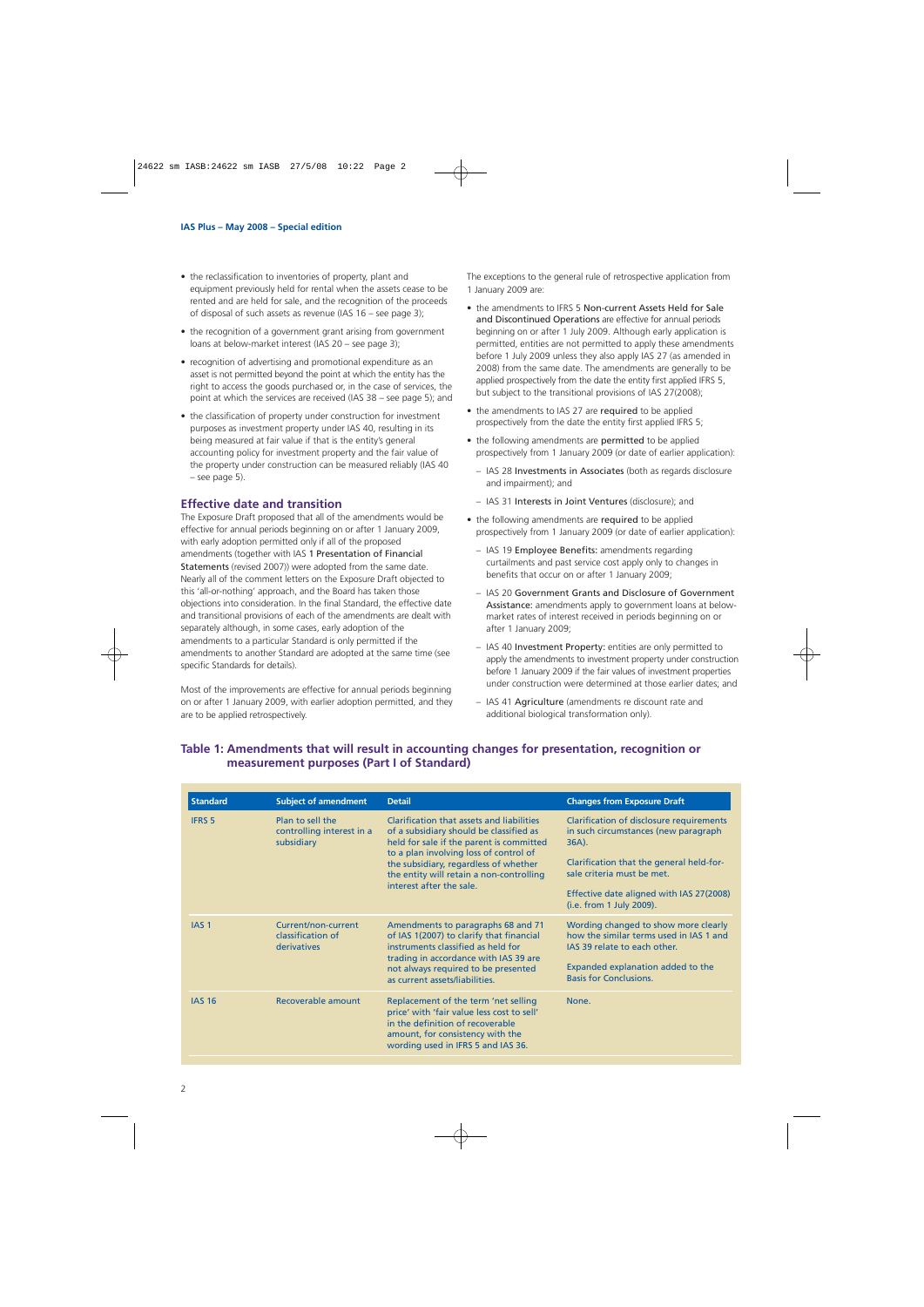| <b>Standard</b>      | <b>Subject of amendment</b>                                 | <b>Detail</b>                                                                                                                                                                                                                                                                                                                                                                                                                                                                                                                                                                                                                                                                                                                | <b>Changes from Exposure Draft</b>                                                                                                                                                                                                                           |
|----------------------|-------------------------------------------------------------|------------------------------------------------------------------------------------------------------------------------------------------------------------------------------------------------------------------------------------------------------------------------------------------------------------------------------------------------------------------------------------------------------------------------------------------------------------------------------------------------------------------------------------------------------------------------------------------------------------------------------------------------------------------------------------------------------------------------------|--------------------------------------------------------------------------------------------------------------------------------------------------------------------------------------------------------------------------------------------------------------|
| <b>IAS 16/ IAS 7</b> | Sale of assets held for<br>rental                           | Entities that routinely sell items of<br>property, plant and equipment that<br>they have previously held for rental to<br>others should transfer such assets to<br>inventories at their carrying amount<br>when they cease to be rented and are<br>held for sale. The proceeds from the<br>sale of such assets should be recognised<br>as revenue in accordance with IAS 18.<br>Cash payments to manufacture or<br>acquire such assets and cash receipts<br>from rental and sale of such assets are<br>to be included within operating<br>activities.                                                                                                                                                                        | Clarification that IFRS 5 does not apply<br>when assets that are held for sale in the<br>ordinary course of business are<br>transferred to inventories.                                                                                                      |
| <b>IAS 19</b>        | <b>Curtailments and</b><br>negative past service<br>cost    | <b>Clarification that:</b><br>• when a plan amendment reduces<br>benefits, the effect of the reduction<br>for future service is a curtailment<br>and the effect of any reduction for<br>past service is a negative past service<br>cost;<br>• negative past service cost arises<br>when a change in the benefits<br>attributable to past service results in<br>a reduction in the present value of<br>the defined benefit obligation; and<br>• a curtailment may arise from a<br>reduction in the extent to which<br>future salary increases are linked to<br>the benefits payable for past service.<br>In addition, references to materiality<br>have been replaced with 'significant' in<br>paragraph 111 of the Standard. | Second and third bullets were added<br>(not dealt with in Exposure Draft).<br>Also agreed that the amendments<br>should apply only to changes in<br>benefits that occur on or after<br>1 January 2009 (or date of earlier<br>application).                   |
| <b>IAS 19</b>        | <b>Plan administration</b><br>costs                         | Amendment of the definition of<br>'return on plan assets' to require the<br>deduction of plan administration costs<br>only to the extent that such costs have<br>not been reflected in the actuarial<br>assumptions used to measure the<br>defined benefit obligation.                                                                                                                                                                                                                                                                                                                                                                                                                                                       | None.                                                                                                                                                                                                                                                        |
| <b>IAS 19</b>        | Replacement of term<br>'fall due'                           | Amendment of the definitions of<br>'short-term employee benefits' and<br>'other long-term employee benefits' to<br>refer to when the benefits are 'due to<br>be settled', rather than when they 'fall<br>due'.                                                                                                                                                                                                                                                                                                                                                                                                                                                                                                               | The final Standard refers to when<br>employee benefits are 'due to be<br>settled' whereas the Exposure Draft<br>referred to when the employee<br>becomes entitled to the benefits.                                                                           |
| <b>IAS 19</b>        | <b>Guidance on</b><br>contingent liabilities                | Removal of the reference to<br>'recognition' in relation to contingent<br>liabilities as it was inconsistent with IAS<br>37, which states that an entity should<br>not recognise a contingent liability.                                                                                                                                                                                                                                                                                                                                                                                                                                                                                                                     | None.                                                                                                                                                                                                                                                        |
| <b>IAS 20</b>        | Government loans with<br>a below-market rate of<br>interest | Amendment to require that the benefit<br>of such loans be accounted for as a<br>government grant - measured as the<br>difference between the initial carrying<br>amount of the loan determined in<br>accordance with IAS 39 and the<br>proceeds received.                                                                                                                                                                                                                                                                                                                                                                                                                                                                    | The appropriate measurement of the<br>government grant has been clarified.<br>Also agreed that the amendments<br>should apply prospectively to loans<br>received in periods beginning on or<br>after 1 January 2009 (or the date of<br>earlier application). |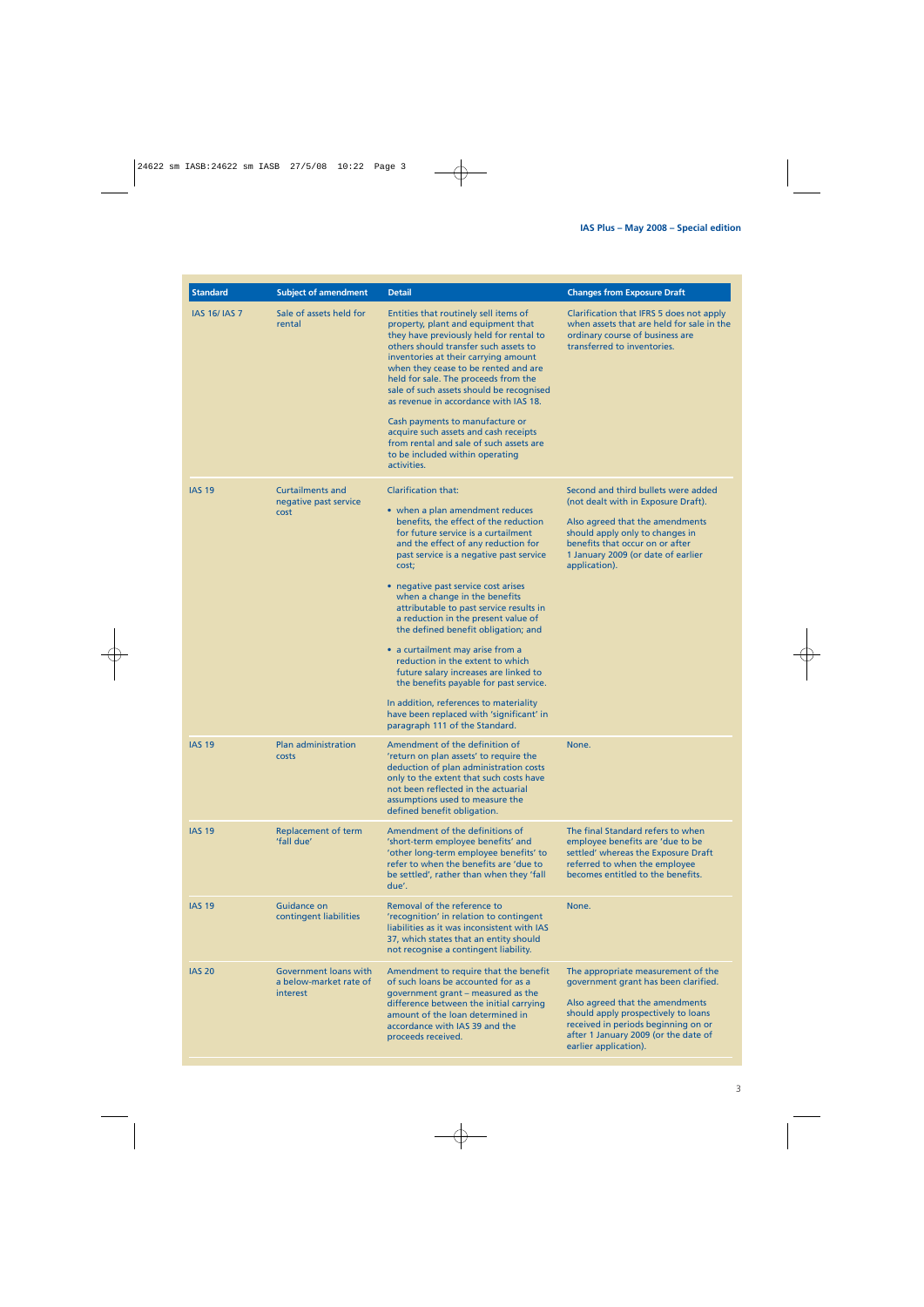| <b>Standard</b>                        | <b>Subject of amendment</b>                                                                                                                                                   | <b>Detail</b>                                                                                                                                                                                                                                                                                                                                                                                                                                                     | <b>Changes from Exposure Draft</b>                                                                                                                      |
|----------------------------------------|-------------------------------------------------------------------------------------------------------------------------------------------------------------------------------|-------------------------------------------------------------------------------------------------------------------------------------------------------------------------------------------------------------------------------------------------------------------------------------------------------------------------------------------------------------------------------------------------------------------------------------------------------------------|---------------------------------------------------------------------------------------------------------------------------------------------------------|
| <b>IAS 23</b>                          | Components of<br>borrowing costs                                                                                                                                              | Description of specific components<br>replaced with a reference to the<br>quidance in IAS 39 on effective interest<br>rate.                                                                                                                                                                                                                                                                                                                                       | None.                                                                                                                                                   |
| <b>IAS 27</b>                          | <b>Measurement in</b><br>separate financial<br>statements of<br>investments in<br>subsidiaries, jointly<br>controlled entities and<br>associates held for sale                | Amendment to require that<br>investments in subsidiaries, jointly<br>controlled entities and associates<br>accounted for in accordance with<br>IAS 39 in the parent's separate financial<br>statements should continue to be<br>measured in accordance with<br>IAS 39 when classified as held for sale<br>(or included in a disposal group<br>classified as held for sale).                                                                                       | Transitional provisions were changed to<br>require the application of the<br>amendments prospectively from the<br>date the entity first applied IFRS 5. |
| <b>IAS 28/IAS 32/</b><br><b>IFRS 7</b> | <b>Required disclosures</b><br>when investments in<br>associates are<br>accounted for at fair<br>value through profit or<br>loss                                              | Clarification of disclosures required for<br>investments in associates accounted for<br>at fair value in accordance with IAS 39<br>(i.e. only certain of IAS 28's disclosures<br>are required in addition to those<br>required by IFRS 7).                                                                                                                                                                                                                        | Transitional provisions changed to<br>permit prospective application.<br>Expanded explanation added to the<br><b>Basis of Conclusions.</b>              |
| <b>IAS 28</b>                          | Impairment of<br>investments in<br>associates                                                                                                                                 | Clarification that an investment in an<br>associate is treated as a single asset for<br>impairment testing. Therefore, an<br>impairment loss recorded by an<br>investor after applying the equity<br>method is not allocated against any<br>goodwill included in the equity-<br>accounted investment balance. Such an<br>impairment loss should be reversed in a<br>subsequent period to the extent that<br>the recoverable amount of the<br>associate increases. | Transitional provisions changed to<br>permit prospective application.<br>Expanded explanation added to the<br><b>Basis of Conclusions.</b>              |
| <b>IAS 29</b>                          | <b>Description of historical</b><br>cost financial<br>statements                                                                                                              | Amendment to reflect the fact that in<br>historical cost financial statements,<br>some assets and liabilities may be<br>measured at current values (e.g.<br>property, plant and equipment<br>measured at fair value).                                                                                                                                                                                                                                             | None.                                                                                                                                                   |
| <b>IAS 31/IAS 32/</b><br><b>IFRS 7</b> | <b>Required disclosures</b><br>when interests in<br>jointly controlled<br>entities are accounted<br>for at fair value<br>through profit or loss                               | Clarification of disclosures required for<br>interests in jointly controlled entities<br>accounted for at fair value in<br>accordance with IAS 39 (i.e. only<br>certain of IAS 31's disclosures are<br>required in addition to those required<br>by IFRS 7).                                                                                                                                                                                                      | Transitional provisions changed to<br>permit prospective application.<br>Expanded explanation added to the<br><b>Basis of Conclusions.</b>              |
| <b>IAS 36</b>                          | Disclosure of estimates<br>used to determine<br>recoverable amount of<br>cash-generating units<br>containing goodwill or<br>intangible assets with<br>indefinite useful lives | Amendment to extend the disclosures<br>required when discounted cash flows<br>are used to estimate fair value less<br>costs to sell, to include:<br>• the period over which management<br>has projected cash flows;<br>• the growth rate used to extrapolate<br>cash flow projections; and                                                                                                                                                                        | The final Standard includes fewer<br>disclosure requirements.                                                                                           |
|                                        |                                                                                                                                                                               | • the discount rate(s) applied to the<br>cash flow projections.                                                                                                                                                                                                                                                                                                                                                                                                   |                                                                                                                                                         |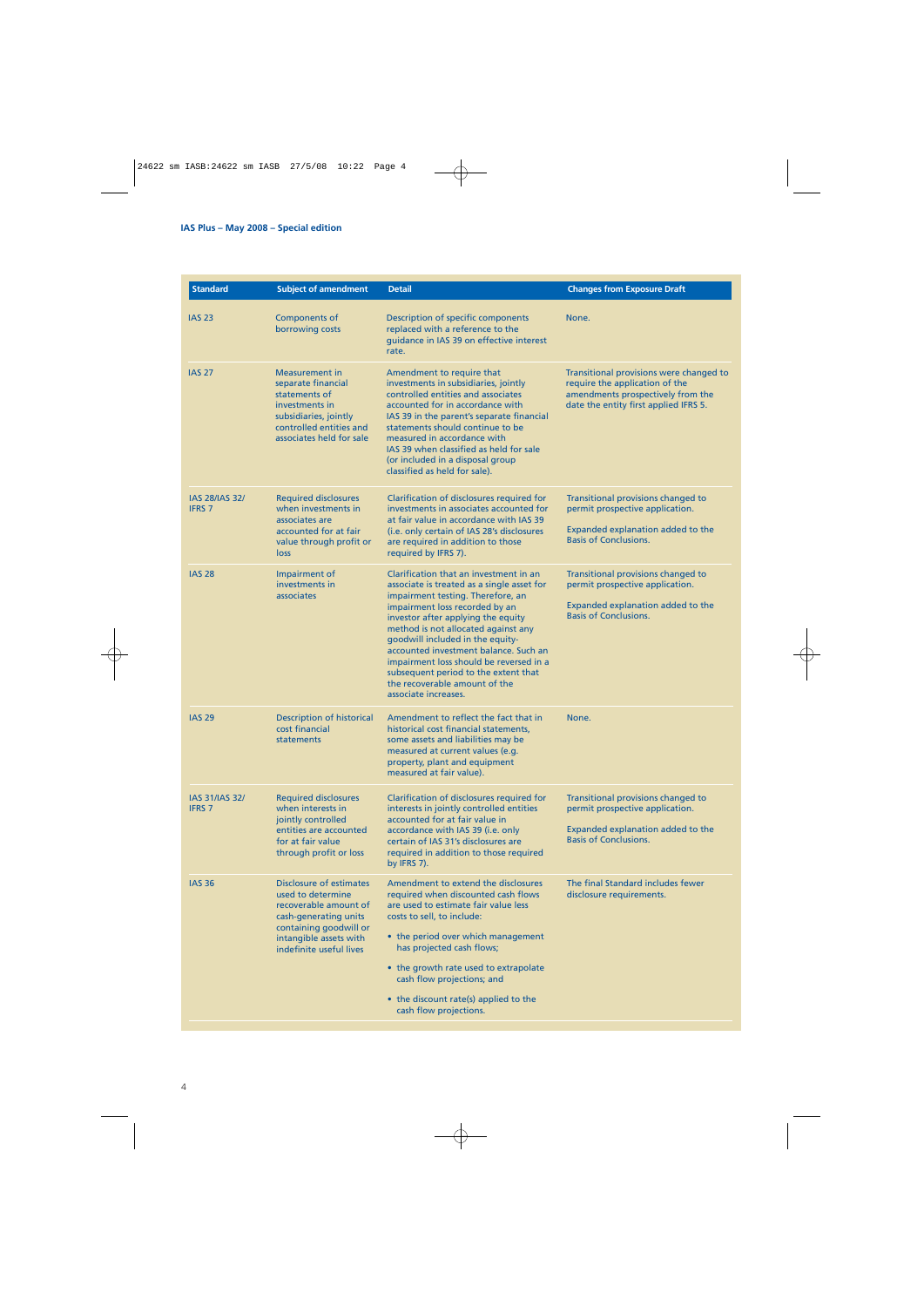| <b>Standard</b>      | <b>Subject of amendment</b>                                                                                      | <b>Detail</b>                                                                                                                                                                                                                                                                                                                                                                                                                                      | <b>Changes from Exposure Draft</b>                                                                                                                                                                                                                                                                                                                                                                                                                                                                                                                                                                                                                                                                     |
|----------------------|------------------------------------------------------------------------------------------------------------------|----------------------------------------------------------------------------------------------------------------------------------------------------------------------------------------------------------------------------------------------------------------------------------------------------------------------------------------------------------------------------------------------------------------------------------------------------|--------------------------------------------------------------------------------------------------------------------------------------------------------------------------------------------------------------------------------------------------------------------------------------------------------------------------------------------------------------------------------------------------------------------------------------------------------------------------------------------------------------------------------------------------------------------------------------------------------------------------------------------------------------------------------------------------------|
| <b>IAS 38</b>        | Advertising and<br>promotional activities                                                                        | The amendments clarify the<br>circumstances in which an entity can<br>recognise a prepayment asset for<br>advertising or promotional<br>expenditure. Recognition of an asset<br>would be permitted up to the point at<br>which the entity has the right to access<br>the goods purchased or up to the point<br>of receipt of services.<br>Mail order catalogues specifically<br>identified as a form of advertising and<br>promotional activities. | The IASB has subtly changed the final<br>amendment for the supply of goods to<br>require the recognition of an expense<br>when the entity has 'the right to access'<br>those goods rather than when it has<br>'access to' the goods - focussing on the<br>entity's rights rather than physical<br>access. Expanded guidance has been<br>added regarding when an entity has<br>the right to access goods, and when<br>services are received.<br>The specific identification of mail order<br>catalogues as a form of advertising and<br>promotional activities has also been<br>introduced in the finalisation of the<br>Standard.<br>Expanded explanation added to the<br><b>Basis of Conclusions.</b> |
| <b>IAS 38</b>        | Unit of production<br>method of<br>amortisation                                                                  | Removal of wording perceived as<br>prohibiting the use of the unit of<br>production method if it results in a<br>lower amount of accumulated<br>amortisation than under the straight-<br>line method. Entities may use the unit<br>of production method when the<br>resulting amortisation charge reflects<br>the expected pattern of consumption<br>of the expected future economic<br>benefits embodied in an intangible<br>asset.               | The Basis of Conclusions has been<br>amended to make clear that the<br>amendment not only applies to service<br>concession arrangements but to all<br>intangible assets.                                                                                                                                                                                                                                                                                                                                                                                                                                                                                                                               |
| <b>IAS 39</b>        | Reclassifying<br>instruments into and<br>out of the classification<br>of at fair value through<br>profit or loss | IAS 39 prohibits the classification of<br>financial instruments into or out of the<br>fair value through profit or loss (FVTPL)<br>category after initial recognition.<br>Amendments set out a number of<br>changes in circumstances that are not<br>considered to be reclassifications for<br>this purpose.                                                                                                                                       | The final amendment also clarifies that<br>financial assets of an insurer that are<br>reclassified on adoption of IFRS 4 are<br>not reclassifications for this purpose.                                                                                                                                                                                                                                                                                                                                                                                                                                                                                                                                |
| <b>IAS 39</b>        | Designating and<br>documenting hedges at<br>the segment level                                                    | Removal of references to the<br>designation of hedging instruments at<br>the segment level.                                                                                                                                                                                                                                                                                                                                                        | None.                                                                                                                                                                                                                                                                                                                                                                                                                                                                                                                                                                                                                                                                                                  |
| <b>IAS 39</b>        | <b>Applicable effective</b><br>interest rate on<br>cessation of fair value<br>hedge accounting                   | Clarification that the revised effective<br>interest rate calculated on cessation of<br>fair value hedge accounting in<br>accordance with paragraph 92 of the<br>Standard should be used for the re-<br>measurement of the hedged item<br>when paragraph AG8 of the Standard<br>is applicable.                                                                                                                                                     | None.                                                                                                                                                                                                                                                                                                                                                                                                                                                                                                                                                                                                                                                                                                  |
| <b>IAS 40/IAS 16</b> | <b>Property under</b><br>construction or<br>development for future<br>use as investment<br>property              | Amendment to bring property under<br>construction or development for future<br>use as an investment property within<br>the scope of IAS 40. Such property<br>previously fell within the scope of<br><b>IAS 16.</b>                                                                                                                                                                                                                                 | Additional guidance added for<br>circumstances where the fair value of<br>property under construction cannot be<br>measured reliably.<br>Transitional provisions changed to<br>require the application of the<br>amendments prospectively and earlier<br>application permitted only where fair<br>values had been established at the date<br>proposed for early application.                                                                                                                                                                                                                                                                                                                           |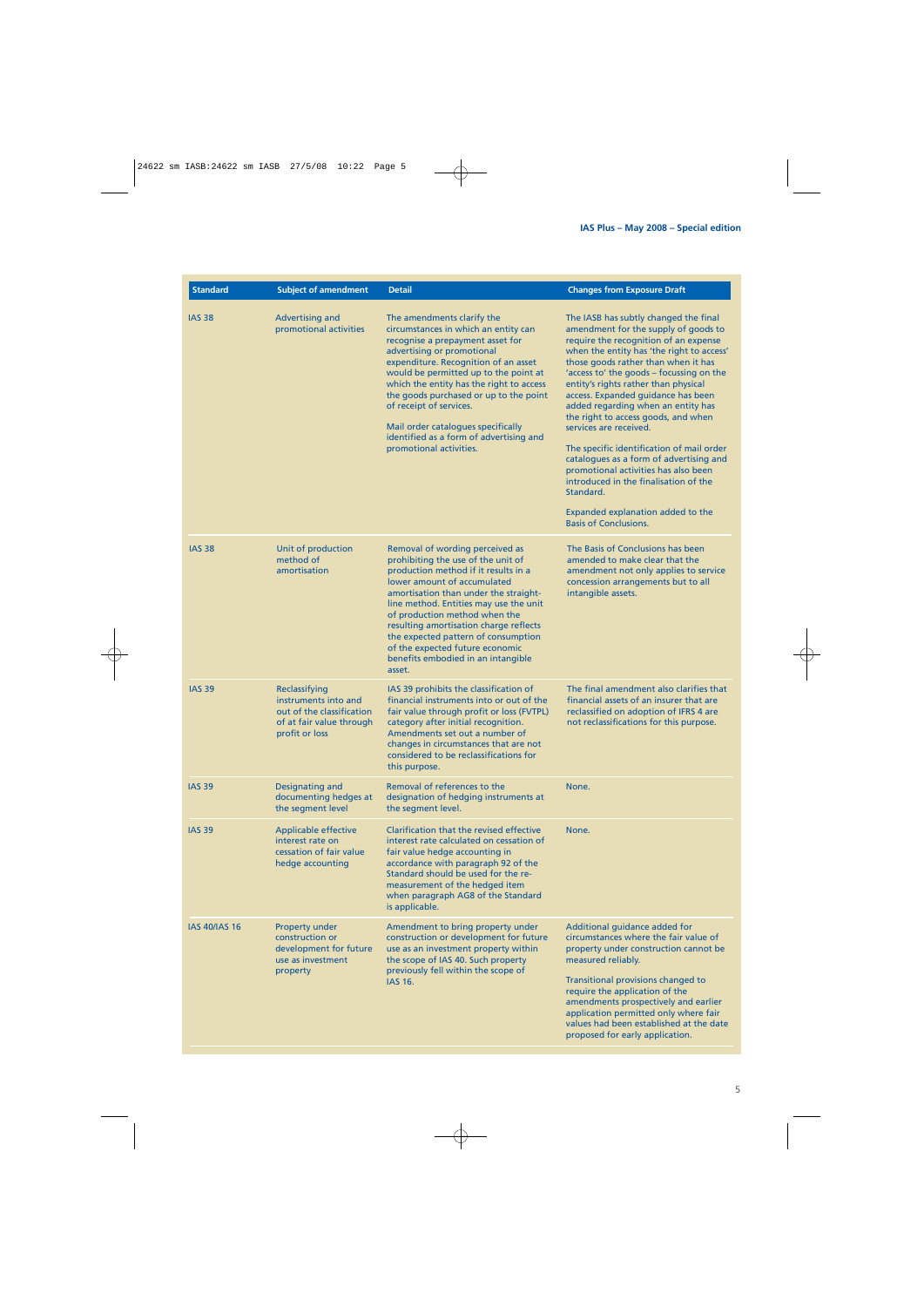| <b>Standard</b> | <b>Subject of amendment</b>                    | <b>Detail</b>                                                                                                                                                                                                                                                                                                                 | <b>Changes from Exposure Draft</b>                                                                                                                                                                                                                                                                                            |
|-----------------|------------------------------------------------|-------------------------------------------------------------------------------------------------------------------------------------------------------------------------------------------------------------------------------------------------------------------------------------------------------------------------------|-------------------------------------------------------------------------------------------------------------------------------------------------------------------------------------------------------------------------------------------------------------------------------------------------------------------------------|
| <b>IAS 41</b>   | Discount rate for fair<br>value calculations   | Previously, IAS 41 required that the<br>discount rate used to determine fair<br>value should be a pre-tax rate. The<br>amendment requires a current market-<br>determined rate to be used, but<br>permits this to be a pre-tax or post-tax<br>rate according to the valuation<br>methodology used to determine fair<br>value. | Transitional provisions were changed to<br>require the application of the<br>amendments prospectively.                                                                                                                                                                                                                        |
| <b>IAS 41</b>   | <b>Additional biological</b><br>transformation | Removal of prohibition on taking<br>'additional biological transformation'<br>into consideration when calculating<br>the fair value of biological assets using<br>discounted cash flows.<br>In addition, the definition of<br>'agricultural activity' has been<br>amended to include the harvest of<br>biological assets.     | The proposed change to the definition<br>of 'biological transformation' has been<br>abandoned. Instead, the definition of<br>'agricultural activity' has been<br>amended to include the harvest of<br>biological assets.<br>Transitional provisions changed to<br>require the application of the<br>amendments prospectively. |

## **Table 2: Amendments expected to have no or minimal effect on accounting (Part II of Standard)**

| <b>Standard</b>  | <b>Subject of amendment</b>                                           | <b>Detail</b>                                                                                                                                                                                                                                                                                                                       | <b>Changes from Exposure Draft</b>                                                                                                                                                          |
|------------------|-----------------------------------------------------------------------|-------------------------------------------------------------------------------------------------------------------------------------------------------------------------------------------------------------------------------------------------------------------------------------------------------------------------------------|---------------------------------------------------------------------------------------------------------------------------------------------------------------------------------------------|
| <b>IFRS 7</b>    | <b>Presentation of finance</b><br>costs                               | Resolution of the potential conflict<br>between IAS 1 and IFRS 7 by amending<br>the Implementation Guidance<br>accompanying IFRS 7 to clarify that<br>interest income is not a component of<br>finance costs.                                                                                                                       | None.                                                                                                                                                                                       |
| IAS <sub>8</sub> | Status of<br>implementation<br>quidance                               | Amendment to clarify that application<br>of the guidance issued with IFRSs that<br>is not an integral part of the Standard<br>is not mandatory in selecting and<br>applying accounting policies.                                                                                                                                    | The final amendment has been<br>modified to take into consideration the<br>varying authority of the different types<br>of guidance in IFRSs.                                                |
| <b>IAS 10</b>    | <b>Dividends declared</b><br>after the end of the<br>reporting period | Clarification of the explanation as to<br>why a dividend declared after the<br>reporting period does not result in the<br>recognition of a liability.                                                                                                                                                                               | None.                                                                                                                                                                                       |
| <b>IAS 18</b>    | Costs of originating a<br>loan                                        | Removal of inconsistency between<br>IAS 39 and the guidance in IAS 18<br>relating to the definition of costs<br>incurred in originating a financial asset<br>that should be deferred and recognised<br>as an adjustment to the effective interest<br>rate. IAS 18 is amended to refer to<br>transaction costs as defined in IAS 39. | Similar change made to guidance in IAS<br>18 in relation to commitment fees<br>received by the entity to originate a<br>loan when the loan commitment is<br>outside of the scope of IAS 39. |
| <b>IAS 20</b>    | Consistency of<br>terminology with other<br><b>IFRSs</b>              | Amendments to conform terminology<br>used in IAS 20 to the equivalent<br>defined or more widely-used terms.                                                                                                                                                                                                                         | None.                                                                                                                                                                                       |
| <b>IAS 29</b>    | Consistency of<br>terminology with other<br><b>IFRSs</b>              | Amendment to conform terminology<br>used in IAS 29 to reflect the equivalent<br>defined or more widely-used terms.                                                                                                                                                                                                                  | None.                                                                                                                                                                                       |
| <b>IAS 34</b>    | Earnings per share<br>disclosures in interim<br>financial reports     | Amendment to clarify that the<br>presentation of basic and diluted<br>earnings per share in interim financial<br>reports is required only when the<br>entity is within the scope of IAS 33.                                                                                                                                         | None.                                                                                                                                                                                       |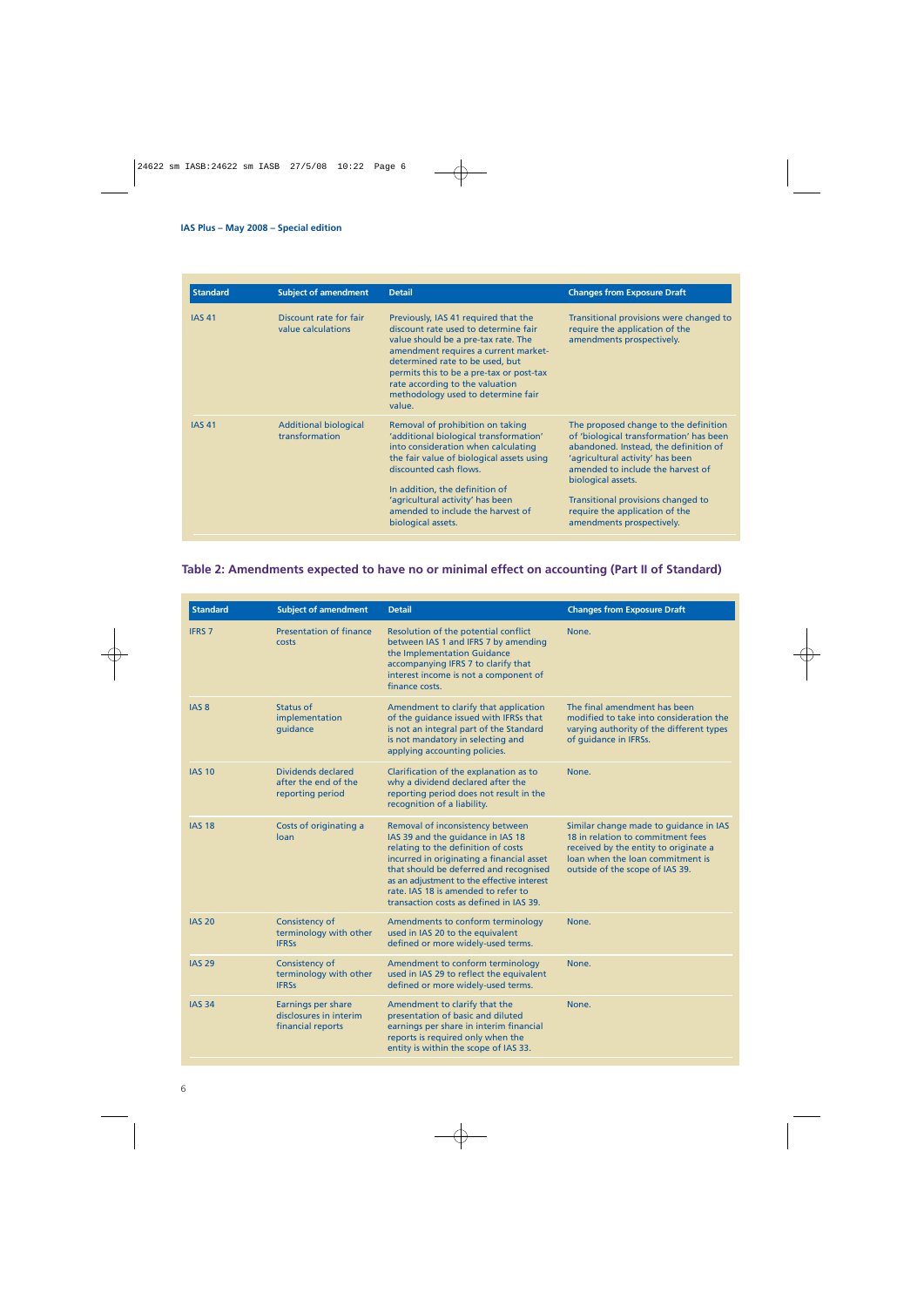| <b>Standard</b> | <b>Subject of amendment</b>                                | <b>Detail</b>                                                                                                                                                                                        | <b>Changes from Exposure Draft</b> |
|-----------------|------------------------------------------------------------|------------------------------------------------------------------------------------------------------------------------------------------------------------------------------------------------------|------------------------------------|
| <b>IAS 40</b>   | Consistency of<br>terminology with IAS 8                   | Amendment to text to ensure<br>consistency with the requirements of<br><b>IAS 8.</b>                                                                                                                 | None.                              |
| <b>IAS 40</b>   | Investment property<br>held under lease                    | Clarification as to how an investment<br>property held under lease should be<br>measured where the fair value model is<br>applied.                                                                   | None.                              |
| <b>IAS 41</b>   | <b>Examples of</b><br>agricultural produce<br>and products | Removal of 'logs' as an example of<br>agricultural produce (and replacement<br>by 'felled trees'), because logs are<br>considered to be products that are the<br>result of processing after harvest. | None.                              |
| <b>IAS 41</b>   | Point-of-sale costs                                        | Replacement of the terms 'point-of-<br>sale costs' and 'estimated point-of-sale<br>costs' in IAS 41 with 'costs to sell' to<br>ensure consistency with IFRS 5, IAS 2<br>and IAS 36.                  | None.                              |

## **Table 3: Amendments proposed in October 2007 Exposure Draft but excluded from the final Improvements to International Financial Reporting Standards 2008**

| <b>Standard</b>  | <b>Subject of proposed</b><br>amendment                                                    | Detail of proposed amendment (now 'on hold')                                                                                                                                                                                                                                                                                                                                                                                                                                                                                                                                                                              |
|------------------|--------------------------------------------------------------------------------------------|---------------------------------------------------------------------------------------------------------------------------------------------------------------------------------------------------------------------------------------------------------------------------------------------------------------------------------------------------------------------------------------------------------------------------------------------------------------------------------------------------------------------------------------------------------------------------------------------------------------------------|
| IAS <sub>1</sub> | Statement of<br>compliance with IFRSs                                                      | Proposal for additional disclosure requirements for entities that refer to IFRSs in<br>describing the basis on which their financial statements are prepared but that are<br>not able to make an explicit and unreserved statement of compliance with IFRSs.<br>The proposed disclosures would have required information about how an entity's<br>financial statements would have been different if prepared in full compliance with<br>IFRSs.                                                                                                                                                                            |
| IAS <sub>1</sub> | Current/non-current<br>classification of<br>convertible instruments                        | Proposed clarification that the potential settlement of a liability by the issue of<br>equity is not relevant to its classification as current or non-current. By amending<br>the definition of current liability, the proposals would have permitted the liability<br>component of a convertible instrument to be classified as non-current (provided<br>that the entity had an unconditional right to defer settlement by transfer of cash or<br>other assets for at least 12 months after the accounting period) notwithstanding the<br>fact that the entity could have been required to settle in shares at any time. |
| <b>IAS 17</b>    | <b>Classification of leases</b><br>of land and buildings                                   | Proposed deletion of quidance on classification of leases of land that would have<br>eliminated a perceived inconsistency with the general guidance on lease<br>classification.                                                                                                                                                                                                                                                                                                                                                                                                                                           |
| <b>IAS 17</b>    | <b>Contingent rents</b>                                                                    | Proposal that contingent rent relating to an operating lease should be recognised<br>as incurred (rather than on a straight-line basis as is currently required) to achieve<br>consistency in the treatment of contingent rent for finance and operating leases.                                                                                                                                                                                                                                                                                                                                                          |
| <b>IAS 39</b>    | Definition of a<br>derivative                                                              | Proposed amendment to the definition of a derivative in IAS 39 to scope in<br>contracts linked to non-financial variables that are specific to a party to the<br>contract.                                                                                                                                                                                                                                                                                                                                                                                                                                                |
| <b>IAS 39</b>    | <b>Treating loan</b><br>prepayment penalties<br>as closely related<br>embedded derivatives | Proposed clarification that prepayment options, the exercise price of which<br>compensates the lender for loss of interest by reducing the economic loss from<br>reinvestment risk, should be considered closely related to the host debt contract.                                                                                                                                                                                                                                                                                                                                                                       |